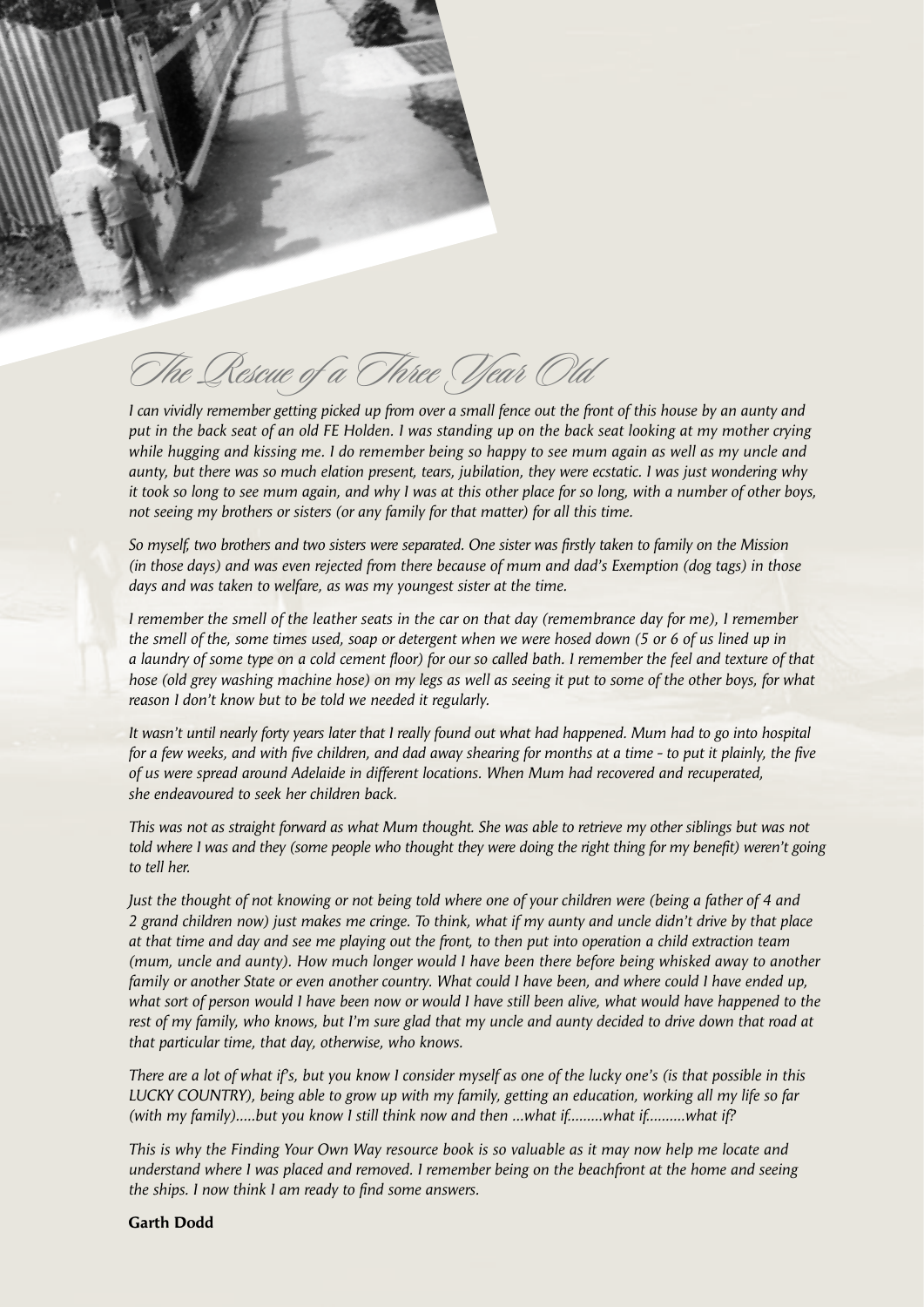*"It's heartbreaking to see these records like this. But then again, it puts the jigsaw puzzle together, the missing link, so that there's some comfort there now, a bit of comfort to know."*

Sid Graham, March 2002

## *n introduction to the Finding your own way guide...*

Finding your own way [FYOW] is a research guide to existing records of South Australian children's homes and institutions, both government and non-government. It has been prepared in the hope that some of the documents that have survived the passage of time will help you, if you were separated from family and spent time in a home, to discover more information about yourself. Although the amount and quality of records varies greatly with each institution, and with each managing agency, it is possible that one of these documents holds the 'missing link' in your story or, at the very least, may provide another small piece of the jigsaw puzzle.

The primary aim of *FYOW* is to provide a resource for Aboriginal people seeking personal records. However, documents such as admission registers and cards from many South Australian homes rarely indicate whether a child was Aboriginal or non-Aboriginal. Therefore FYOW lists and describes all the records, relating to all institutions for children which have been run in this State, that have been found.1 This makes it a valuable resource for both Indigenous and non-Indigenous people who were institutionalised as children. The guide provides information about institutions over a long time period, from the first institutions into which children were placed in the 1860s through to those operating in the 1980s. It may therefore also be a useful guide for family historians and other social researchers.

Unfortunately it has been impossible to unearth every document relating to all the homes run in South Australia. In many cases records are missing. They may have been lost, destroyed or sometimes were never kept. Often there is no indication of what has happened to them. Even where no records have been found *FYOW* still lists the name of the home and provides all background information that has been discovered.

At the time of writing, the Commission of Inquiry into Children in State Care which began on 18 November 2004, under The Honourable Edward P Mullighan QC, is still operating. As part of this Inquiry many agencies are reviewing their record holdings and previously unregistered records are being discovered and listed. This process relates particularly to Government homes to which children who were made wards of the state were sent. However, other agencies are also reviewing their archival holdings and/or centralising their records. Therefore it is highly likely that further documents relating to some of the homes listed in *FYOW* will be unearthed.

Information about records can come from many sources. Therefore, *FYOW* calls on readers and users of this publication for their assistance. If you have any information about the location of 'missing' records or can shed more light on any of the homes listed in this guide, or any other homes that may have inadvertently been left out, please contact SA Link-Up. Because information about homes and their records is constantly being collected, *FYOW* has specifically been produced as a guide to which updates can and will be added.

*FYOW* is an ongoing project which has a long history. Andrew Wilson developed the original concept for the project in 1996. In his role as the Senior Aboriginal Project Officer at State Records of South Australia he became acutely aware of the need to gather records of children's homes in SA and make them accessible. An interagency group, independent of State Records but involving Andrew Wilson, began planning and seeking funding for the project at that time. In 2000 SA Link-Up, and its Program Co-ordinator Kay Goodman-Dodd, took up management. After two years of writing and rewriting grant

*1 Records located up to April 2005.*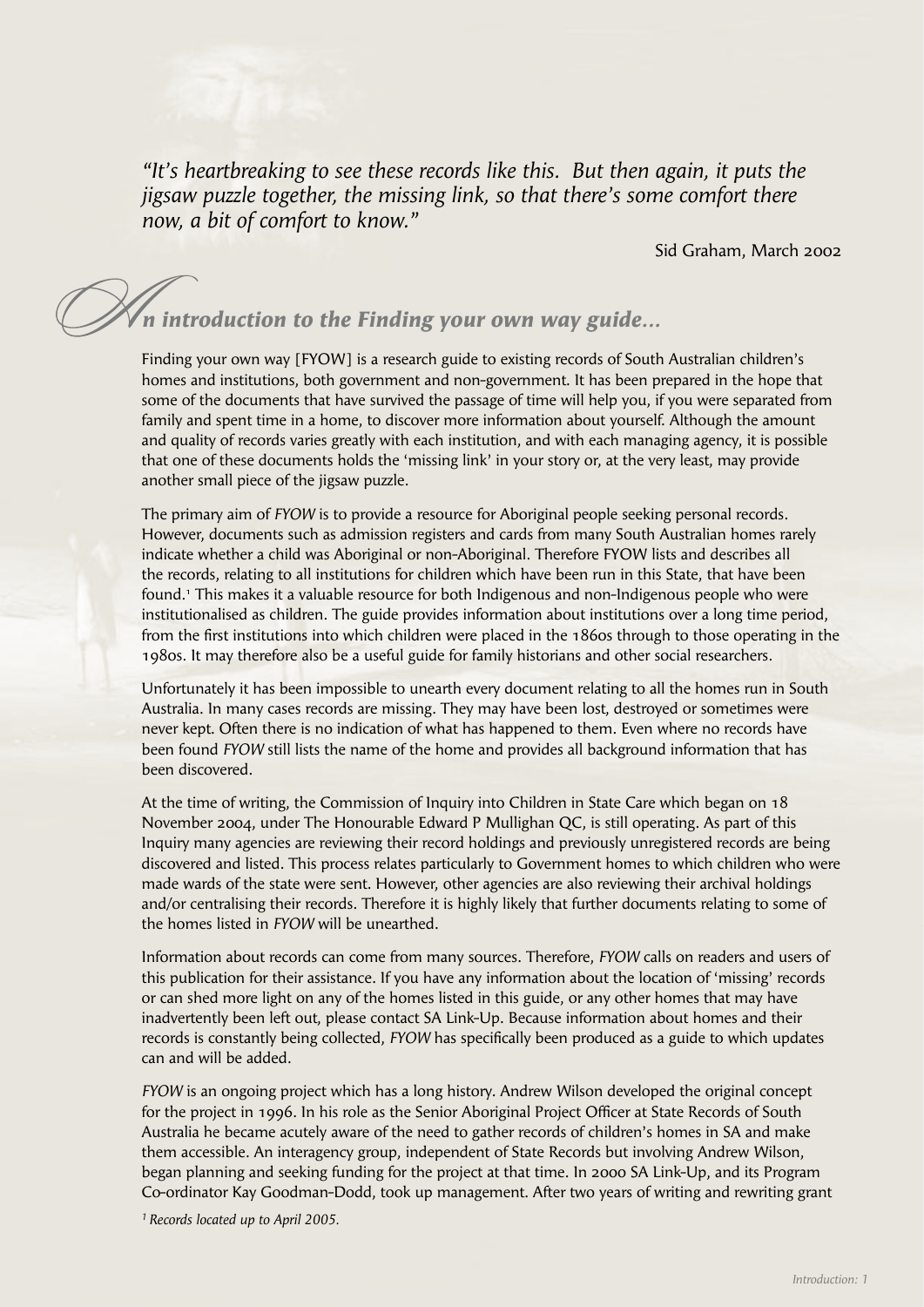applications funding was finally secured in 2002. The research and writing of *FYOW* was supported by the former Aboriginal and Torres Strait Islander Commission [ATSIC]. The generous assistance of many different organizations and individuals who have openly shared their surviving records has been crucial to the preparation of this guide. During the last months of researching and writing FYOW the project has been generously supported by the Commission of Inquiry into Children in State Care, through their employment of the writer as Research Historian for the Inquiry. This employment has allowed access to many previously unavailable government records.

#### *bout SA Link-Up*

SA Link-Up was founded in December 1999 at Nunkuwarrin Yunti of South Australia Inc., the first Aboriginal medical service in this state. The establishment of services to assist with family tracing was one of the recommendations of the May 1997 report from the Bringing Them Home Inquiry. This inquiry investigated the separation of Aboriginal and Torres Strait Islander people from their families under past policies of the Australian Government. ATSIC responded to the recommendation by funding the creation of Link-Up services in each State and Territory. In South Australia Nunkuwarrin Yunti was chosen as a suitable host organization for the Link-Up service. Bringing Them Home counsellors were appointed across the state to provide counselling and support.

The SA Link-Up Program provides a range of services to help Aboriginal and Torres Strait Islander people who have been separated from family. Assistance is provided to members of the stolen generations; people who have been adopted, fostered or raised in institutions; and the families of people who have been separated. Some of the services include:

- Assessing personal histories;
- Researching relevant information that may establish a link;
- Making initial contact with family member/s and organising reunions;
- Providing ongoing support to clients following reunions;
- Referring clients and families to specialist counselling and other appropriate agencies if required;
- Conducting an annual camp for clients;
- Increasing awareness of, and promoting SA Link-Up throughout the state.

*FYOW* aims to simplify research into institutional records which may help to find a vital link for clients of SA Link-Up and other people seeking information about their past.

*ecord collections*  $\mathscr{A}$ 

*FYOW* has sought to locate and describe original primary source material - in other words documents written at the time the homes were operating - such as admission registers, children's files, correspondence and minute books. Although the focus of *FYOW* is original records, some useful secondary sources - that is published or unpublished books and journals - are also listed.

Surviving records of homes have been kept under various conditions. For example, with homes run by the Anglican Church, documents from various sources have been brought together into a professionally run archive, where they are boxed and listed and well cared for. Records of homes run by the government are maintained in a similar way at the state archival repository, State Records of South Australia. Some groups of records have been lodged in the Mortlock Library, the archival section of the State Library of South Australia. Other records have not been deposited into professional archives but have been maintained by the individuals and groups who previously ran the homes concerned. In such cases, there are many different sorts of records that have been kept and many different ways in which they have been managed.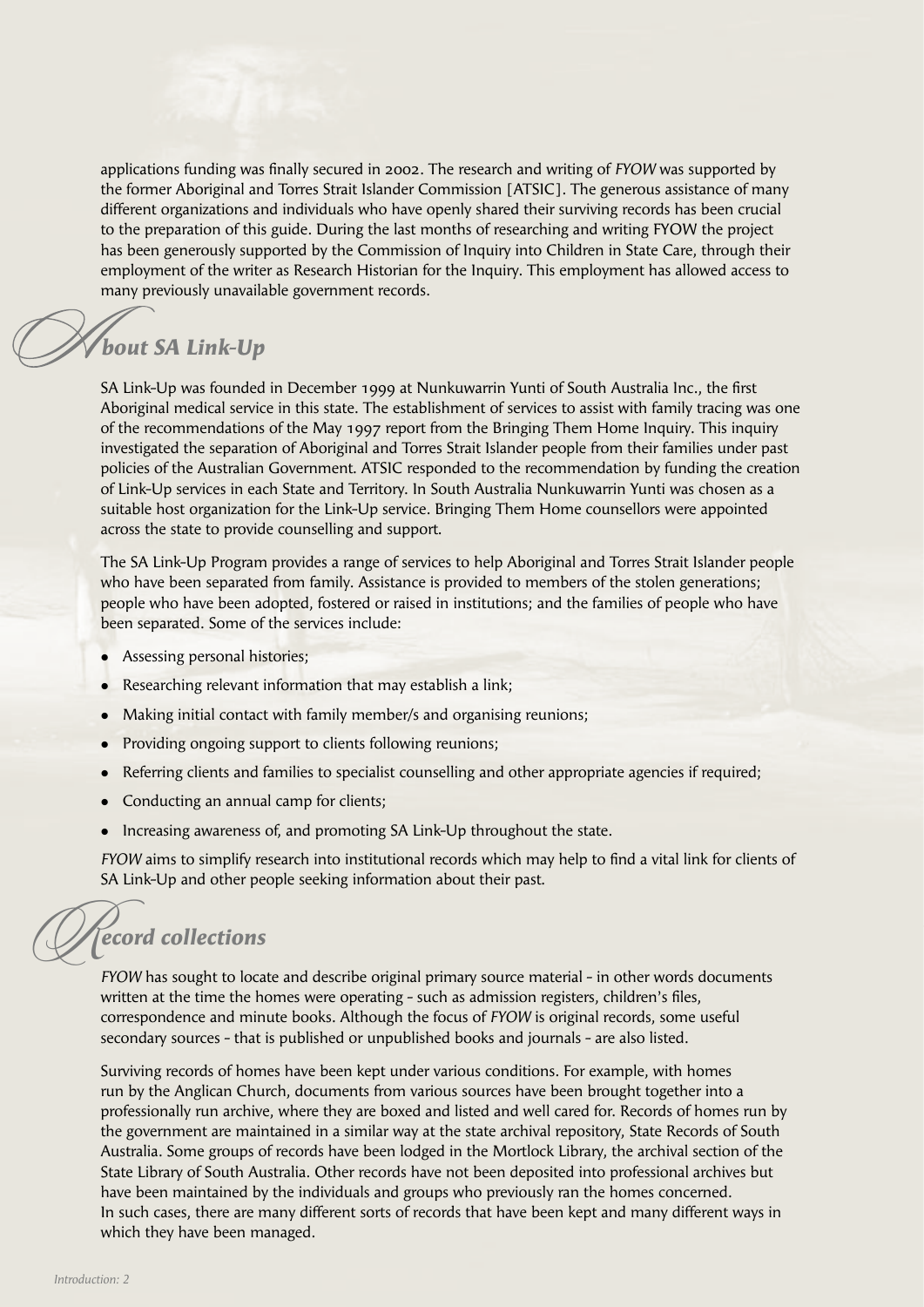### *ersonal records*   $Q$

It is important to understand why personal files/records were kept for some children who were in homes and not for others. During the second half of the nineteenth century and throughout the twentieth century, children 'in need' could be taken into state care. Most of these children would appear before a court where they were 'charged' as 'neglected' or 'uncontrolled' and 'sentenced' to be placed in an institution. Other children appeared before the court because they had committed an offence. All these children became 'wards of the state', and whether they were placed in a children's home or a reformatory or were fostered out, certain government records were kept about them.

If you were a state ward you may find that the Department for Families and Communities holds a file related to you. However, there is no guarantee. Over the years many government files have been lost or destroyed. During the 1970s a large number of state children's files were disposed of and only 'sample' files were kept. For information about how to access a state ward file please go to the final section of FYOW which describes how personal records can be accessed through the Adoption and Family Information Service.

If you were not a state ward and were placed in a home by other means, which was often the case with Indigenous children, the existence of a file or other information about you depends on what records were kept by the home in which you were placed. For those who have no personal files information about you may still be located in other surviving records.

#### *ypes of Records*

 $\overline{O}$ 

In conducting research for this project, the initial aim has been to find *Registers of admissions and discharges*. These books record when a child was admitted into a home and when he/she left. Registers often contain other information about a child such as date and place of birth, the names of parents, addresses, where the child was sent when they left the home and other remarks about his/her situation. This type of information can be vital to piecing together your story. Not all homes used admission registers and where they did, the style and amount of detail recorded is very different. Sometimes these details were kept in a form of card catalogue rather than a register. On rare occasions original *admission forms* have been kept. A few homes also kept individual 'files' on each child.

Other kinds of documents sometimes contain similar information. In institutions run by a management committee, meetings were held regularly and *Minute books* were kept. As well as discussing the day to day running of the homes, the committee sometimes approved the admission and discharge of children. In some cases, these children are mentioned by name. On occasion children's names are mentioned with regard to other subjects such as schooling, holidays, behaviour, transfer to other institutions or foster homes, etc. The successive departments of the government responsible for government homes also had boards, or councils, which dealt with all issues relating to state children. These Minute books contain many names and references to individual children. Sometimes references to individual children can be found in *Monthly reports* presented to the management committees of various homes by the matron or superintendent. In the absence of an admission register, minutes may provide a key to what happened to you and when it happened.

Where records have been better preserved, *correspondence* between the management committees and other people and organisations has also survived. These letters can provide more detail about particular children. For example, the children's home at Gerard Mission on the River Murray kept no admission register. However, regular correspondence between the mission superintendent and the head of the United Aborigines Mission, as well as monthly reports, provide detail about children which would otherwise have been unavailable. Correspondence files of the successive government departments in charge of state children provide a very rich source of information about many issues related to children in state care.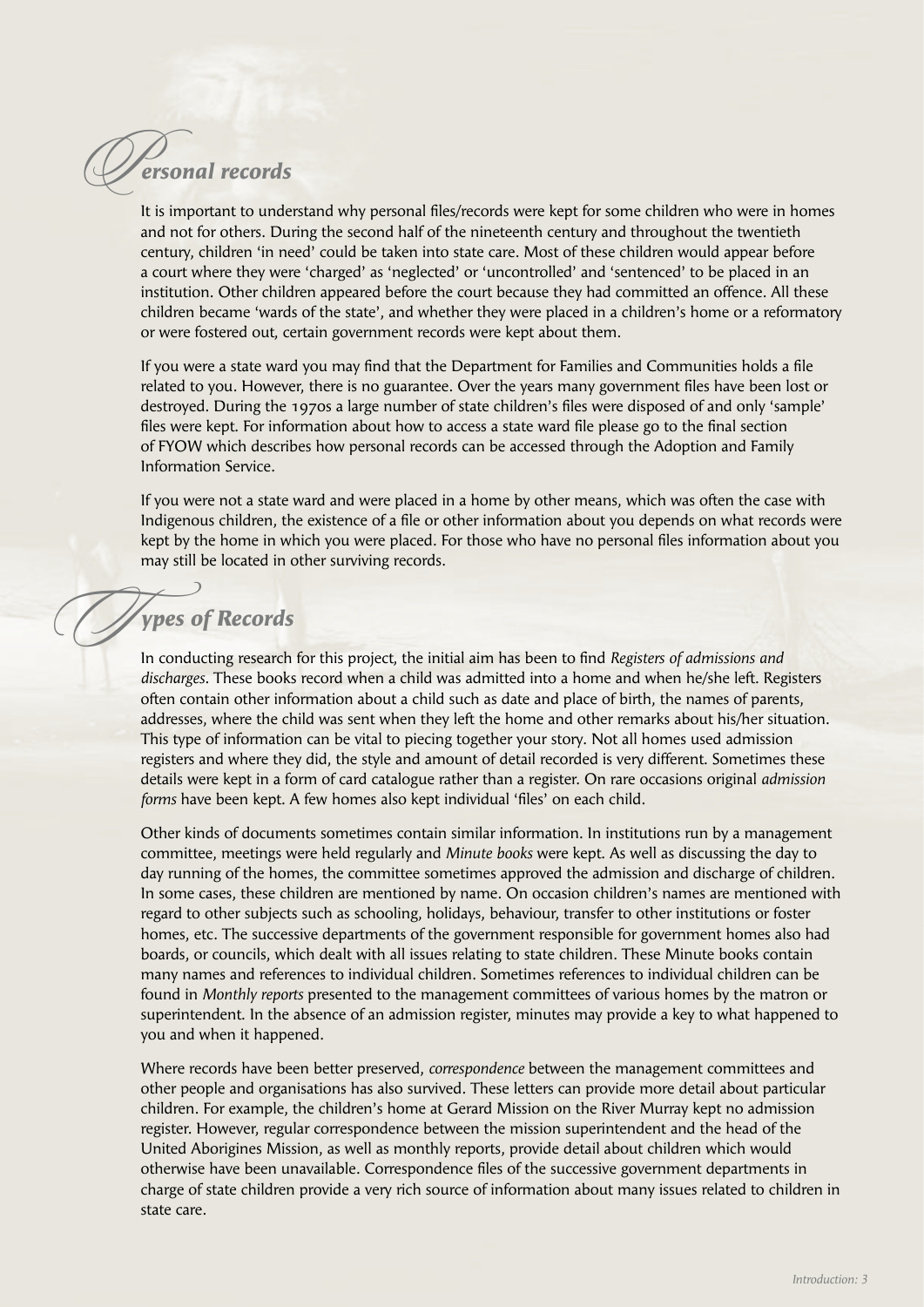Apart from registers, minute books and correspondence, other sorts of documents can also provide information. *Child endowment records* list the names and details of children in the home. These were sent to the government so that the institution could claim a subsidy for each child. *Visitors' reports* were written by people who were assigned to visit and inspect homes on a monthly basis.

Photographs are also included in some collections and although many are undated and unlabelled, they may still provide information or perhaps act as a key to unlocking memory.

Oral history interviews conducted with former residents of homes and also with former staff can also provide background information about an institution, especially when no other documentary evidence exists.

### *brief history of Aboriginal child welfare*  $\oslash$

In order to understand the context in which the records for each home were created, it may help to know a little more about the welfare system under which these institutions operated.

Until 1962 Aboriginal and non-Aboriginal children placed in institutions were primarily dealt with by separate departments of the government. Separate institutions were set up to house and 'train' Aboriginal children. The first was the Aboriginal School established by the Protector of Aborigines in Adelaide in 1845. Even though the institutionalisation of Aboriginal and non-Aboriginal children was controlled by different laws and policies, children often ended up in the same homes.

From its beginnings in 1834 residents of the South Australian colony who were 'in need', including children, were dealt with by the Emigration Agent. This agent was responsible for supervising all new arrivals. The arrangement continued until 1842 when the government introduced a *Maintenance Bill*, sometimes called the *Destitute Relief Bill*. This act placed the burden of care first on relatives, and then in the absence of relatives, on the government. However, in the first years of the colony, the focus of such welfare was not upon orphaned or neglected children and particularly not upon Aboriginal children. (Dickey 1986, Ch. 1)

In 1844 the first legislation in South Australia which specifically governed Aboriginal children, *Ordinance No. 12*, was proclaimed by the Protector of Aborigines. This law revealed the government's preferred separation of the control of Aboriginal and non-Aboriginal children 'in need of care'. In this Ordinance, the Protector was recognised as:

 *The legal guardian of every half-caste [sic] and other unprotected Aboriginal child whose parents are dead or unknown, or either of whose parents may signify before a Magistrate his or her willingness in this behalf, until such child attain the age of twenty one years* (as quoted in Hall, 1997, p. 4)

Although the ordinance applied primarily to orphaned and destitute Aboriginal children, it was a first step towards later legislation which broadened the powers of the Protector.

A Destitute Board was set up in 1849 with the responsibility to provide assistance to the 'destitute poor'. A Destitute Asylum, providing institutionalised housing for these 'unfortunates', was set up in Adelaide. At this time, the list of people eligible for residence in the Asylum included Aboriginal people and children. (Dickey, p. 15 & 21)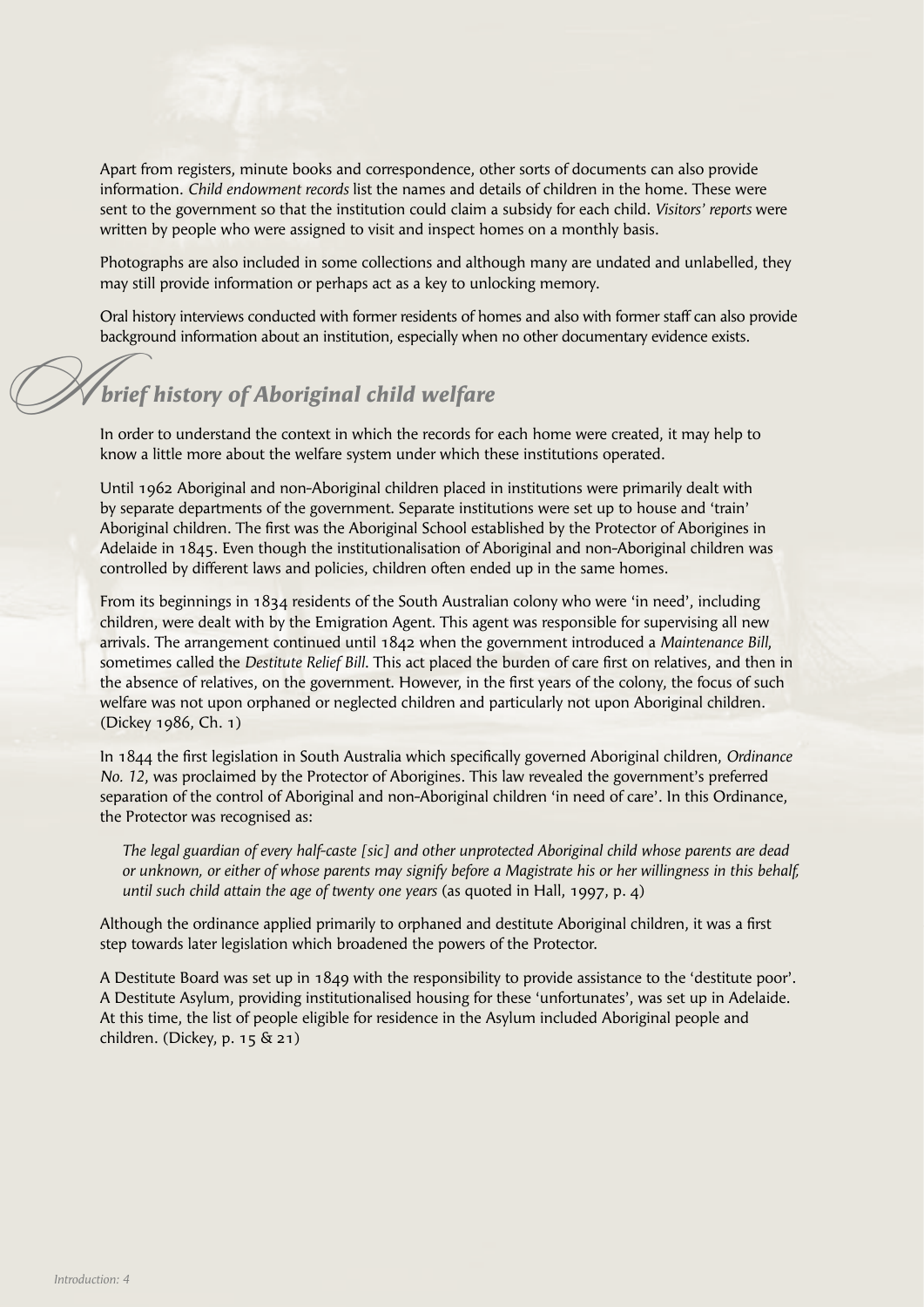From the very beginning of the Asylum, children made up some of its residents. They remained there in care until they were regarded as old enough to be placed into service under the *Children's Apprenticeship Act of 1848.* (Dickey, p. 53) In addition, a number of Aboriginal children had already been indentured as labourers and domestic workers under the 1844 Ordinance. (Hall, p. 5 & Davey, 1956, p. 106)

In September 1866 a new *Destitute Persons Bill* was introduced which dealt more specifically with orphaned and neglected children. It announced the establishment of industrial or reformatory schools into which children who were placed under the care of the government could be committed for a period of six months to seven years. (Dickey, p. 57) The Bill also gave the Destitute Board the power to 'board out' children to foster families who were paid a subsidy.

Before the main government industrial school at Magill was established in 1867, children were housed in a number of different locations in the city and suburbs. Some of these institutions continued and were maintained for a time as additional places for needy children. As space in government institutions was still limited, children were also passed into the care of homes run by other voluntary agencies, such as the St Vincent de Paul Orphanage run by the Catholic Church, initially at Walkerville and later at Goodwood. (Dickey, p. 61) This practice of passing Aboriginal and non-Aboriginal children into the care of other agencies continued into the twentieth century and became more strongly established.

In 1885, after a Royal Commission into the *Destitute Act* and the issue of child welfare and reformatories, a State Children's Council was established. (Dickey p. 73-76) Among other responsibilities it controlled the running of the government reformatories and the Industrial school. In 1895 the *State Children's Act* clarified the powers of this Council. These powers included the 'control' of 'state children', that is children who had been committed by a court into the care of the government, until the age of 18. The Council also had the authority to pay subsidies for children cared for in private, non-governmental institutions. (Dickey, p. 157)

When this Act was proclaimed, it related to any child charged with being neglected and made no distinction between Aboriginal and non-Aboriginal children. Initially, because Aboriginal children were not referred to specifically, the Council excluded them from the Act. However, in 1909, after some debate, the Council agreed to include Aboriginal children under their care. (Hall, p. 7) As a result of this decision, Aboriginal children who had been removed from their families could be placed under the State Children's Council and therefore into institutions controlled or subsidised by the government.

*The Aborigines Act of 1911* replaced *Ordinance No. 12* and extended the power of the Protector over all Aboriginal children by making him the legal guardian of all children under the age of 21, regardless of whether their parents were living or not. Because the Act gave the Protector responsibility for the care and education of children, it was also used to remove them to institutions 'for their own good'. This Act in combination with the *State Children's Act* strengthened government powers to commit Aboriginal children into institutional care.

A further piece of legislation, the *Aborigines (Training of Children) Act*, passed in 1923, further increased these powers. It allowed for the 'control' of Aboriginal children to be transferred from the Protector to the State Children's Council without any legal proceedings. This meant that Aboriginal children could be made wards of the state without appearing before a court. This subsequently became part of the *Aborigines Act Amendment Act of 1934-1939.* This legislation also established the Aborigines Protection Board which took over the role of legal guardianship of all Aboriginal children.

The Aborigines Protection Board, until its last meeting in February 1963, controlled nearly every aspect of Aboriginal life, and had a particular focus on the institutionalised training of children. (Hall, p. 14, Hollinsworth & Craig, 2003, p. 3) In a similar manner to the provisions of the *State Children's Act*, the Protection Board financially assisted organizations such as The Salvation Army in the running of institutions for the care and training of Aboriginal children. This included the Eden Park Boys Home at Mount Barker and the Fullarton Girls Home. In other cases, it provided contributions to the cost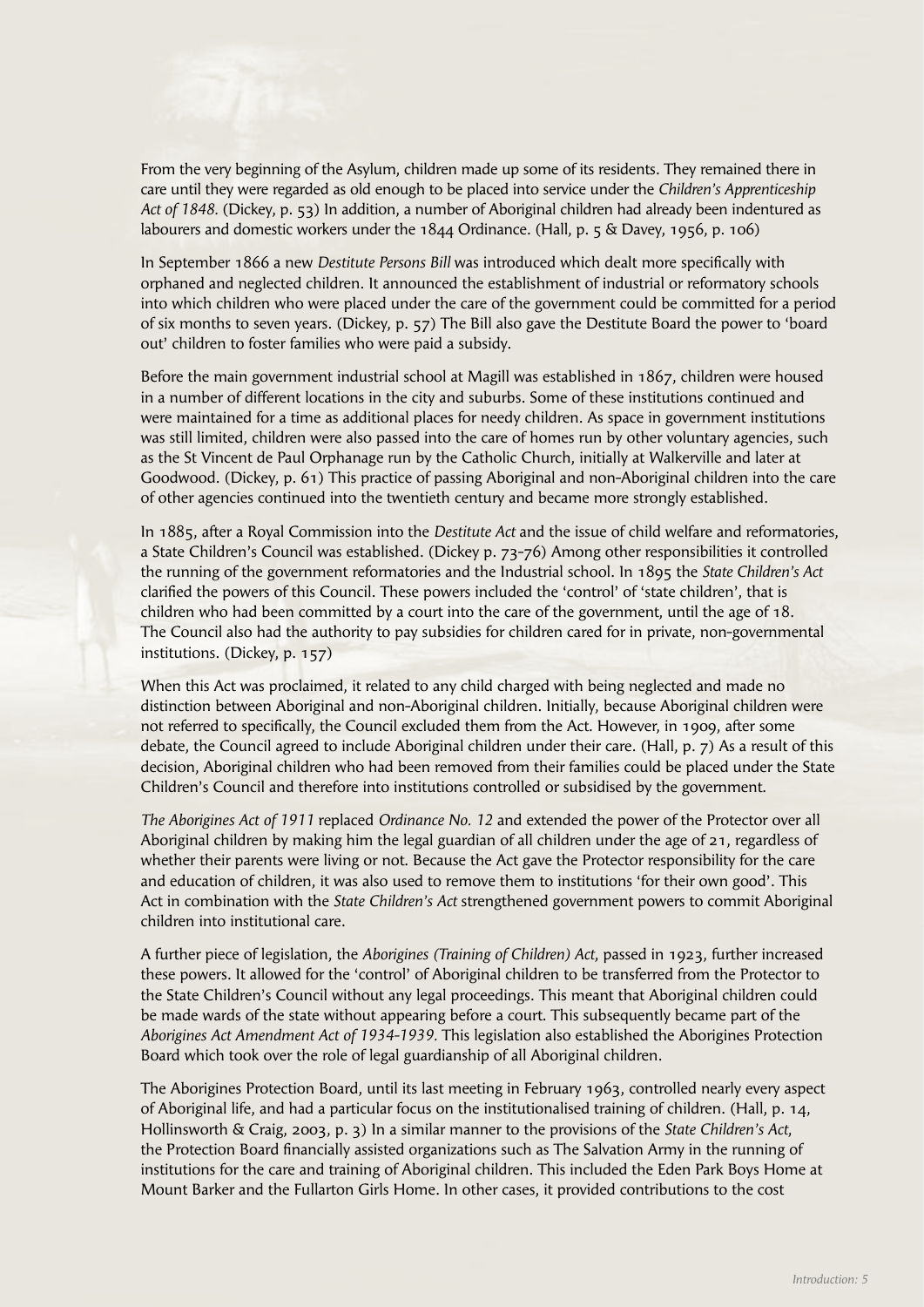of maintaining children in homes, such as Colebrook Home at Eden Hills, which was run by the United Aborigines Mission. (Hall, p. 14) Aboriginal children were placed in many different homes and often transferred from one to another for various reasons, not always clear.

In 1951 the Aborigines Protection Board officially adopted the policy of 'assimilation'. Assimilation meant the absorption of Aboriginal people into white society through the process of removing children from their families, with the ultimate result being the destruction of Aboriginal culture. This policy substantially increased the activities of the Board in removing Aboriginal children, and more specifically children who were referred to at the time as 'half-caste', or 'part-Aboriginal', into institutions so that they could be 'trained' to fit into white society.

During the 1950s and into the 1960s it appears that there was some tension between the Children's Welfare and Public Relief Department, which took over the work of the State Children's Council in 1927, and the Aborigines Protection Board. The conflict was over who was ultimately responsible for the care and institutionalisation of Aboriginal children. In 1956, the Protection Board argued that Aboriginal and non-Aboriginal children should be placed into homes in 'approximately even numbers' (GRG 52/16, Minutes of the Aborigines Protection Board, 25/1/56). The Children's Welfare Department preferred that only the neglected children of 'part-Aboriginal' people living within white society should be subject to the same court orders as white children and placed in departmental institutions. It argued that all other Aboriginal children were the responsibility of the Protection Board. (GRG 52/16, Minutes 18/5/56). During this period, Aboriginal children were institutionalised, fostered and adopted out in what has been described as an 'uncoordinated' manner. Sometimes these actions were carried out by the Protection Board, sometimes by the Children's Welfare Department and also, in cases of children removed to SA institutions from the Northern Territory, by the Department of the Interior. (Hall, p. 15) The list of institutions into which each of these departments placed children continued to grow through this period.

1962 saw changes to this situation, with the declaration of the *Aboriginal Affairs Act*. From this period onwards Aboriginal children were no longer under the guardianship of the Protection Board and instead came under the control of the Children's Welfare and Public Relief Department. Correspondingly they were dealt with in the same manner as non-Aboriginal children. (Hollinsworth and Craig, p. 3, Hall, p. 16)

In 1970 the Department of Aboriginal Affairs and the Social Welfare Department, which had replaced the Children's Welfare and Public Relief Department in 1965, amalgamated into the Department of Social Welfare and Aboriginal Affairs. Two years later the Department for Community Welfare was created and a separate department, the Department of Aboriginal Affairs, was established. These administrative changes signalled new directions in the care of all children. During this time changes in the philosophy of child care meant that larger institutions were regarded as unsatisfactory. Smaller group or cottage homes were preferred as they supposedly reflected 'normal' family life. During the 1970s, many large institutions closed down or were broken up into smaller group homes. There was also more emphasis placed upon helping families to keep children within their own home environments.

These changes in policy ultimately resulted in the funding, in 1978, of the Aboriginal Child Care Agency. This agency was developed to support Indigenous children within their own families and to assist in placing children in need with other Aboriginal families. In 1983, the Department for Community Welfare adopted the *Aboriginal Child Placement Principle*. This principle, later incorporated into the *Children's Protection Act (1993-1995)*, guarantees that all efforts are made to support a child within his or her family. If this is impossible, the Aboriginal community is consulted and the child is placed with extended family or with other suitable community members. (Hollinsworth and Craig, p. 8)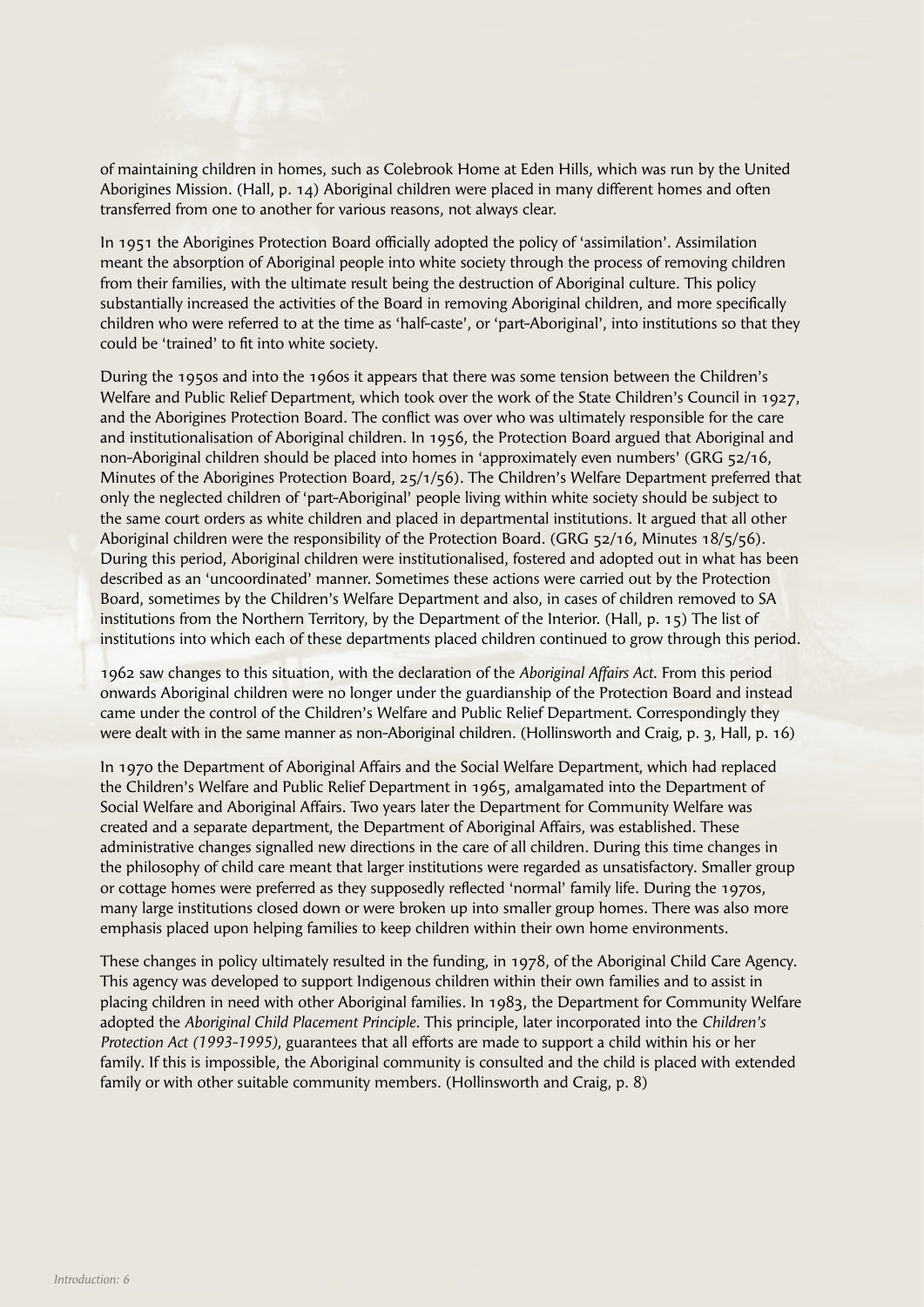*ibliography*  $\oslash$ 

Constance Davey 1956, *Children and their lawmakers: A social historical survey of the growth and development from 1836 to 1950 of South Australian laws relating to children.* (Griffin Press, Adelaide)

Brian Dickey 1986, *Rations, Residence, Resources: A history of social welfare in South Australia since 1836.* (Wakefield Press, Adelaide)

Andrew Hall 1997**,** *We took the children: A brief history of the laws, policies and practices in South Australia which led to the removal of many children.* (Department of Human Services, Adelaide)

David Hollinsworth and Janet Craig 2003, *Aboriginal Missions in South Australia.* (Nunkuwarrin Yunti of SA, Adelaide)

State Records of South Australia, GRG 52/16, *Minutes of the Aborigines Protection Board.*